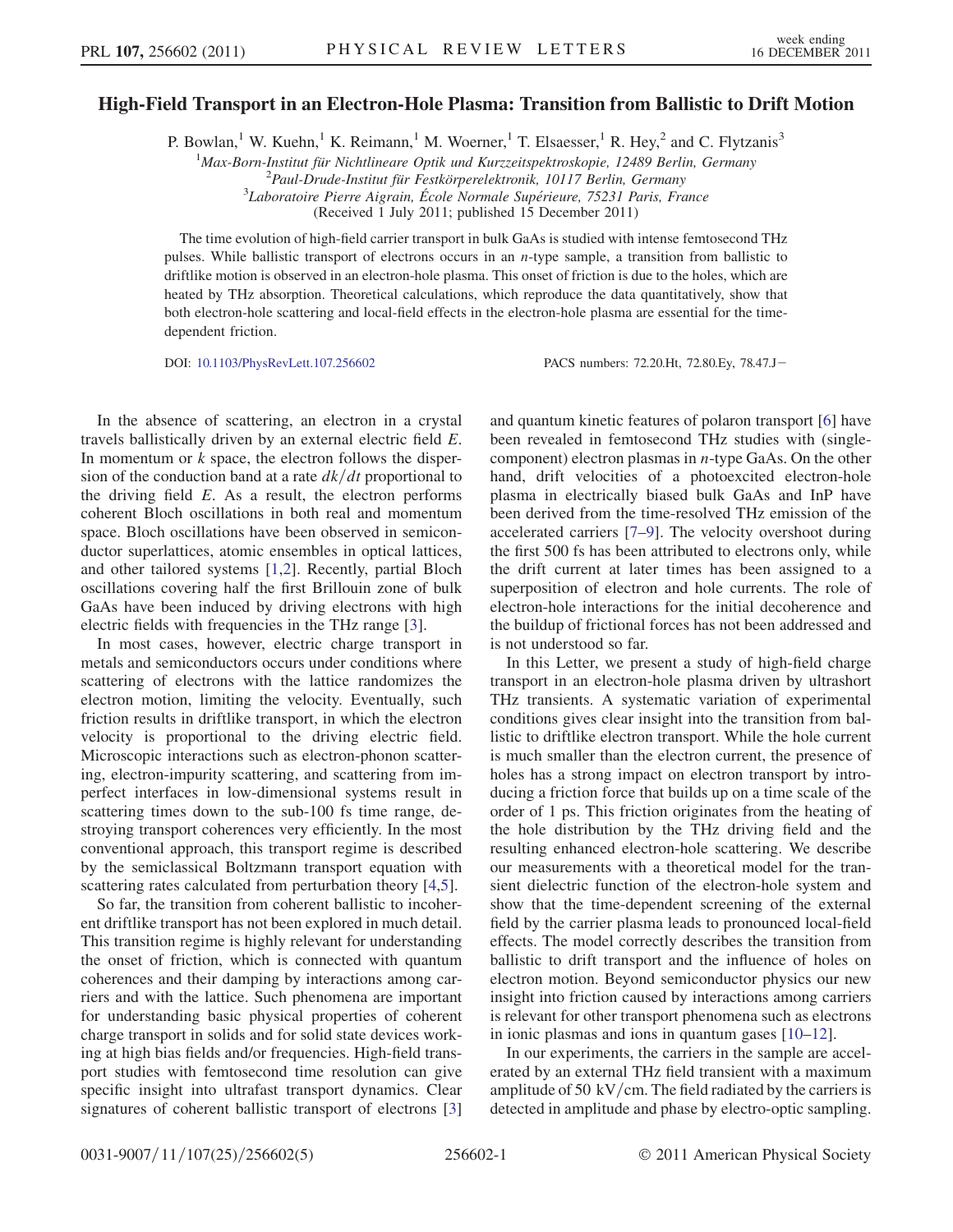The setup is the same as the setup shown in Fig. 2 of [\[13\]](#page-4-1), except that for photoexcitation an additional near-infrared beam is incident on the sample. Using a sample with a thickness d much less than the THz wavelength of 150  $\mu$ m, the emitted electric field  $E_{em}(t)$  is proportional to the current  $j(t)$  (see [[13](#page-4-1),[14](#page-4-2)]):

<span id="page-1-0"></span>
$$
j(t) = -en\nu_e(t) + j_h^{\text{intra}}(t) + j_h^{\text{inter}}(t) = -2E_{\text{em}}(t)/(Z_0 d), (1)
$$

where  $e$  is the elementary charge,  $n$  the electron density,  $v_e(t)$  their velocity, and  $Z_0$  the impedance of free space. There are two contributions from holes, the intraband current  $j_h^{\text{intra}} = e(p_{hh}v_{hh} + p_{lh}v_{lh})$  of heavy and light holes and the current  $j_h^{\text{inter}}$  from the interband  $hh$ -lh polarization. Because of radiative coupling [\[15](#page-4-3)[,16\]](#page-4-4), the driving field,  $E_{dr}(t)$ , is not the incident THz field, but the THz field transmitted through the sample. Since both the current and the driving field are measured as a function of time, we can easily distinguish between drift transport  $j(t) \propto$  $E_{dr}(t)$ ] and ballistic transport. In the present experiments, the field amplitude is low enough to limit ballistic electron motion to the parabolic  $\Gamma$  valley so that  $m\vec{v}_e = \hbar \vec{k}$  (*m*: constant effective electron mass,  $\vec{k}$  electron wave vector) and  $j(t) \propto \int_{-\infty}^{t} E_{dr}(t')dt'$ .

In the samples, the carriers are present because of doping and/or are generated by interband photoexcitation with  $\approx$  100 fs pulses. Our samples grown by molecular beam epitaxy consist each of a 500 nm thin GaAs layer [\[17\]](#page-4-5) clad between two undoped 300 nm  $Al<sub>0.4</sub>Ga<sub>0.6</sub>As barriers.$ The GaAs layer is either undoped, *n* type  $(N_D =$  $2 \times 10^{16}$  cm<sup>-3</sup>), or p type  $(N_A = 3 \times 10^{16}$  cm<sup>-3</sup>). Because we work at  $T_L = 300$  K, the carrier density from doping is equal to the dopant density (for electrons  $n = N_D$ , for holes  $p = N_A$ ).

To measure the current from electrons only, or from holes only, we use the  $n-$  and  $p$ -type samples and measure THz transients with and without the sample. The difference between these two transients is the electric field emitted by the carriers present by doping [Eq. ([1\)](#page-1-0)]. Additionally, by photoexcitation we can introduce an electron-hole plasma. To measure the current from the electron-hole plasma the THz field transmitted through the sample is measured with and without the photoexcitation pulse. The difference between these two field transients is the current from the electron-hole plasma.

First we compare the transport of holes only  $(p$ -type sample), of electrons only (*n*-type sample), and of electrons and holes together (Fig. [1](#page-1-1)). For the last case we photoexcite the undoped sample to generate electrons and holes with densities of  $n = p \approx 2 \times 10^{16}$  cm<sup>-3</sup>. The excitation is resonant to the GaAs band gap ( $\lambda_{\text{exc}} =$ 885 nm). After photoexcitation, the THz pulse is delayed by  $\tau = 1.5$  ps to ensure that the carriers have thermalized and cooled to the lattice temperature [[18](#page-4-6),[19](#page-4-7)].

The results in Fig. [1](#page-1-1) show that transport in the three cases is quite different. In the *p*-type sample [Fig. [1\(a\)\]](#page-1-2), the

<span id="page-1-1"></span>

<span id="page-1-2"></span>FIG. 1 (color online). Measured emitted fields (proportional to the current, dots) from (a) holes only, (b) electrons only, and (c) from an electron-hole plasma. The measured data are compared with two limiting cases: Perfect drift transport (dashdotted line) and perfect ballistic transport (dashed line). The solid lines give the results of our model. The experimental errors are shown by error bars in (a) and (b) and by the symbol size in (c) and in Fig. [2.](#page-2-0) (d) Band structure of GaAs near  $k = 0$ .

amplitude of the emitted field is 5 times smaller than for the *n*-type sample [Fig.  $1(b)$ ] and of the same magnitude as the error bars. The n-type sample shows perfect ballistic electron motion (cf. Ref. [\[3\]](#page-3-2)), representing the absence of scattering. In contrast, the field emitted by the photoexcited carriers  $[Fig. 1(c)]$  $[Fig. 1(c)]$  $[Fig. 1(c)]$  is ballistic in the beginning of the pulse, but gradually becomes more driftlike at later times. Considering that the current in the p-type sample was very small, we conclude that the current in the electronhole plasma comes predominantly from electrons. Since it differs from the current in the n-type sample, electron-hole interactions are clearly affecting the electron transport. These interactions introduce a time-dependent dissipation over the duration of the THz pulse without decreasing the field amplitude.

Additionally, we compared the current of photoexcited carriers in the three different samples as shown in Fig. [2.](#page-2-0) For this experiment we used an excitation wavelength of  $\lambda_{\rm exc}$  = 830 nm to ensure that the absorption (and thus the excited density) was the same in the three samples [[20\]](#page-4-8). Here the THz pulse was delayed by  $\tau = 15$  ps. All other experimental parameters, such as photoexcited density and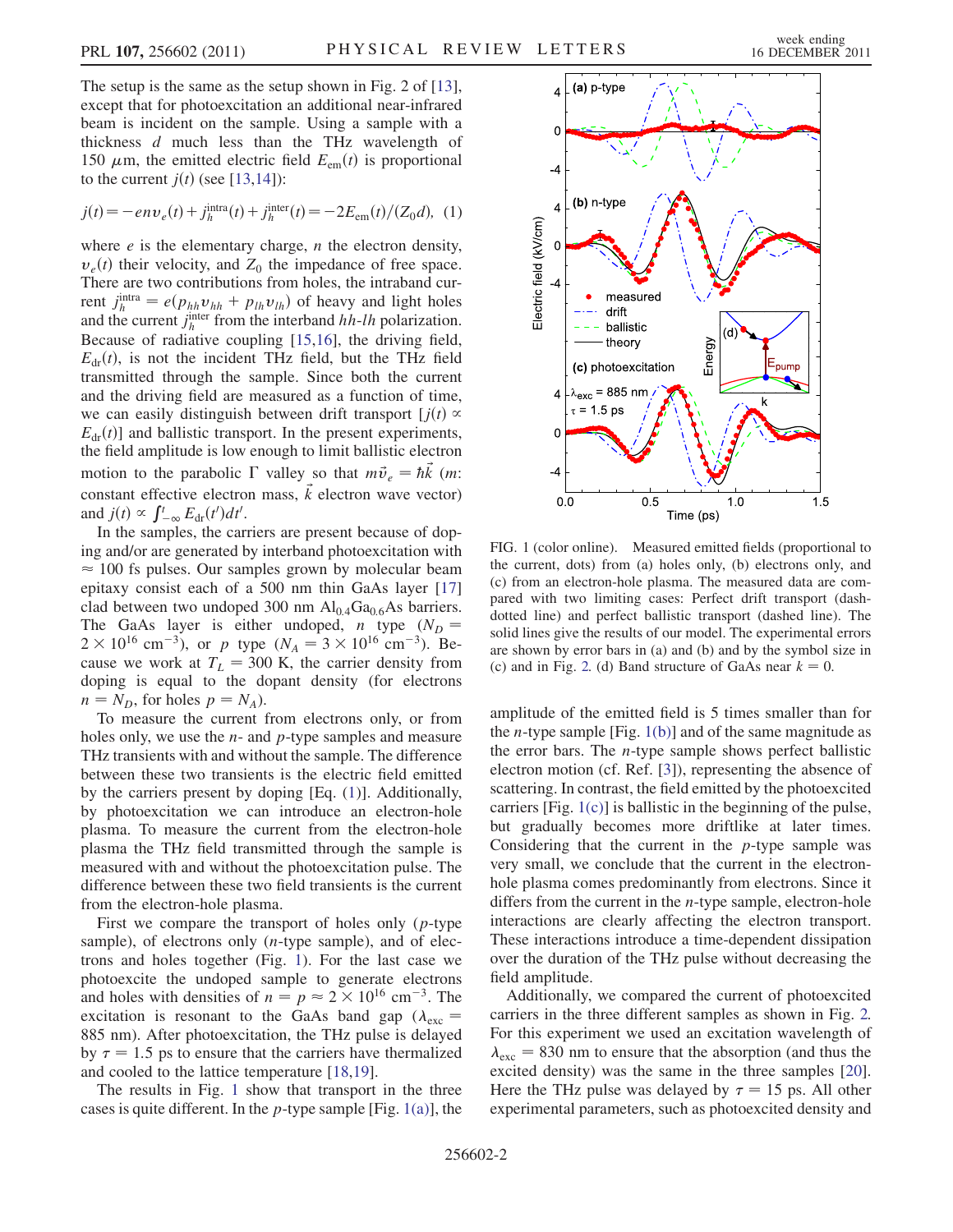<span id="page-2-0"></span>

<span id="page-2-1"></span>FIG. 2 (color online). Field emitted (dots) by photoinjected carriers in (a) a  $p$ -type sample, (b) an  $n$ -type sample, and (c) an undoped sample. Again, the two limiting cases of ballistic transport (dashed line) and drift transport (dash-dotted line), and the results of our model (solid line) are shown. In (a), the theory without local-field correction is also shown (dotted line).

field strength, were the same as in Fig. [1](#page-1-1). The results for the undoped sample [Figs.  $1(c)$  and  $2(c)$ ] are the same for the two excitation wavelengths, which confirms that the electron distributions after thermalization and cooling were the same. While all three samples show a gradual transition from ballistic to drift transport, the amplitude of the current varies. In particular, in the  $p$ -type sample, when additional holes are present, the current is 2 times smaller.

In electron-hole plasmas, there are two mechanisms of light-matter interaction: (i) the acceleration of carriers, and (ii) the absorption of the THz field via intervalence band transitions of holes. In our experiments, the small hole currents are within the noise limit [Fig. [1\(a\)](#page-1-2)]. The intraband current  $j_h^{\text{intra}}(t)$  of heavy holes, the predominant hole species, is low because of the large effective mass. Furthermore, it is partly compensated by the interband current  $j_h^{\text{inter}}(t)$  of opposite direction. Therefore we neglect the hole currents in the following. The electron ensemble is characterized by an average wave vector  $k \neq 0$  and a width  $\sqrt{\Delta k^2}$ . In a parabolic band, k is proportional to the current and  $\Delta k^2$  determines its dynamics. In the ballistic limit [Fig. [1\(b\)](#page-1-2)]  $k \gg \sqrt{\Delta k^2}$ . Carrier thermalization and intervalence band scattering of holes occur on a sub-100 fs time scale [[21](#page-4-9)] and, thus, it is justified to assume a common carrier temperature  $T_{eh}$  to describe  $\Delta k^2$ . Interaction of electrons with holes results in a gradual increase of  $\Delta k^2$ , i.e., an increase of  $T_{eh}$ , causing a transition to driftlike transport.

The experimentally observed high-field transport is modeled theoretically by the frequency and wave-vector dependent dielectric function  $\varepsilon(\omega, q)$ , consisting [\[22](#page-4-10)[–25\]](#page-4-11) of the high-frequency background due to bound electrons  $(\varepsilon_{\infty})$ , the lattice contribution  $[\chi_L(\omega)]$  and contributions from the free electrons and holes. Since both heavy-hole and light-hole bands are involved, inter-valence-band contributions to  $\varepsilon(\omega, q)$  have to be included.

The change of the electron velocity with time is due to the force from the local electric field acting on the electron and to a friction force. This leads to:

$$
\frac{dv_e}{dt} = -\frac{v_e}{\tau_m(v_e, p, T_{\text{eh}}, T_L)} - \frac{eE_{\text{loc}}(t, p, T_{\text{eh}})}{m}.
$$
 (2)

Instead of the friction force we use the momentum relaxation time  $\tau_m$ . To determine the dependence of  $\tau_m$  on  $v_e$ , p,  $T_{\text{eh}}$ , and  $T_L$  [\[19\]](#page-4-7), we extended the concept of Eq. (57) of [\[26\]](#page-4-12) to the more general loss function concept [\[23,](#page-4-13)[24\]](#page-4-14). Furthermore, we included the finite size of the electron wave packet (the thermal de Broglie wavelength [[3,](#page-3-2)[27\]](#page-4-15),  $(\Delta x^2)^{-1} = 4\Delta k^2 = 4mk_B T_{\text{eh}}/\hbar$ :

$$
\tau_m^{-1} = \frac{e^2}{k^2 \varepsilon_0} \int_{-\infty}^{\infty} \int \exp\left(\frac{-\hbar^2 q^2}{4mk_B T_{\text{eh}}}\right) \frac{\vec{q} \cdot \vec{k}}{q^2 |\varepsilon(\omega, q)|^2} \times \left\{\frac{\text{Im}[\chi_L(\omega)]}{\exp(-\hbar \omega/k_B T_L) - 1} + \frac{\text{Im}[\chi_h(\omega, q, T_{\text{eh}})]}{\exp(-\hbar \omega/k_B T_{\text{eh}}) - 1}\right\} \times \delta\left(\frac{\hbar^2 [(\vec{k} + \vec{q})^2 - \vec{k}^2]}{2m} + \hbar \omega\right) d^3 \vec{q} d\omega. \tag{3}
$$

This equation contains the hole susceptibility  $\chi_h$  with contributions from both light and heavy holes but not the electron susceptibility, since electron-electron scattering alone cannot change the total momentum of the electron ensemble and, thus, cannot lead to friction.

The energy deposited in the sample via THz absorption heats the carrier system and yields a time-dependent carrier temperature  $T_{\text{eh}}(t)$ :

$$
\frac{3}{2}k_B[T_{eh}(t) - T_L] = \frac{-en}{n+p} \int_{-\infty}^t v_e(t')E_{dr}(t')dt' - \frac{mv_e^2(t)}{2}.
$$
\n(4)

 $T_{eh}(t)$  is given by the total deposited energy minus the kinetic energy of the electrons undergoing transport. The total time-dependent deposited energy is shown in Fig.  $3(a)$ . The energy left in the carrier system after the end of the THz pulse is very small for the  $n-$  and  $p$ -type samples, pointing to small THz absorption and minor changes of  $T_{eh}$ , while carrier temperatures higher than 4000 K are found for the photoexcited samples. In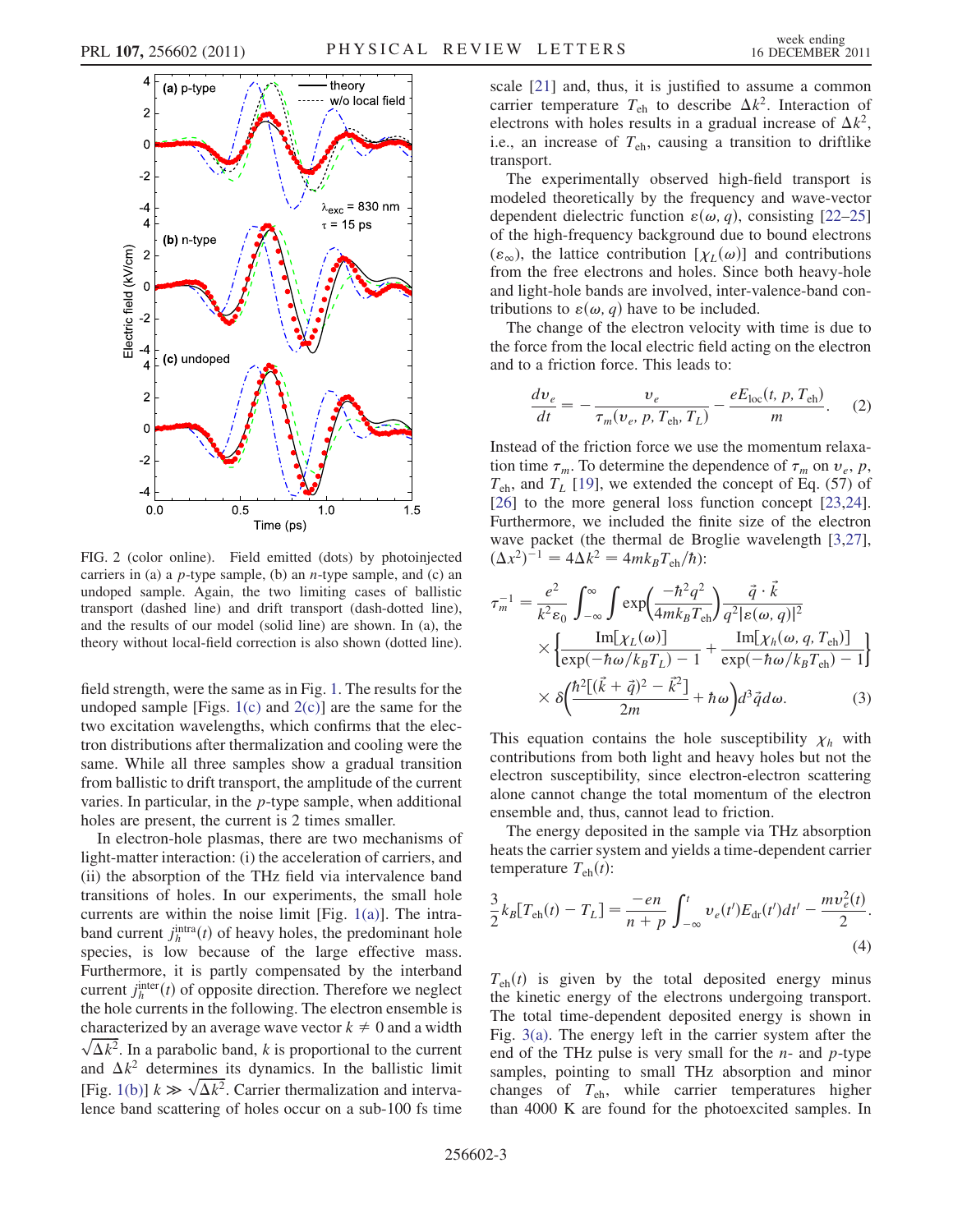



<span id="page-3-9"></span>FIG. 3 (color online). (a) Measured deposited energy density  $W(t) = \int_{-\infty}^{t} j(t') E_{dr}(t') dt'$ . (b) Calculated momentum relaxation rates  $\tau_m^{-1}$  of an electron in the  $\Gamma$  valley as a function of its wave vector k. Solid line: no holes, interaction only with LO phonons. Long and short dashed lines: interaction with both LO phonons and holes for hole densities  $p$  and carrier temperatures  $T_{eh}$  as indicated. (c) Schematic of the local-field correction to the driving field  $E<sub>dr</sub>$  experienced by an electron embedded in an electron-hole plasma with the susceptibility  $\chi_h(\omega_{\text{THz}}, q_h, T_{\text{eh}})$  < 0.

Fig. [3\(b\)](#page-3-9), the resulting friction is plotted as a function of the electron wave vector and compared to the friction for the initial  $T_{eh} = 300$  K. The strong enhancement of friction results in the transition from ballistic to driftlike transport as shown in Figs. [1](#page-1-1) and [2.](#page-2-0) For a quantitative comparison of theory and experiment, the influence of the holes on the local field experienced by an electron (and vice versa) has to be included:

<span id="page-3-10"></span>
$$
E_{\rm loc}(t, p, T_{\rm eh}) = E_{\rm dr}(t) \left[ 1 + \frac{\chi_h(\omega_{\rm THz}, q_h, T_{\rm eh})}{3\varepsilon_0\varepsilon_{\infty}} \right]. \quad (5)
$$

The relevant wave vector  $q_h$  in Eq. ([5\)](#page-3-10) is determined by the average distance between holes,  $q_h \approx p^{1/3}$ . The local field [Eq. [\(5\)](#page-3-10)] differs from the driving field by the Lorenz-Lorentz field [[5](#page-3-4),[28](#page-4-16)[–30\]](#page-4-17). As illustrated schematically in Fig. [3\(c\)](#page-3-9), the driving field  $E_{dr}$  creates a macroscopic polarization in the electron-hole plasma  $P_{eh}$ . The Lorenz-Lorentz field in a spherical cavity around an electron produces an additional contribution to the local field  $E_{\text{loc}} = E_{\text{dr}} + P_{\text{eh}}/(3\epsilon_0 \epsilon_{\infty})$ . Similar to the arguments given above, the electron susceptibility does not screen the interaction of electrons with the driving field  $E_{dr}$ , since it cannot introduce a relative motion between electrons. At low carrier temperatures  $T_{eh} \approx 300$  K, the hole susceptibility  $\chi_h(\omega_{\text{THz}}, q_h, T_{eh})$  in Eq. [\(5](#page-3-10)) is negative for our  $\omega_{\text{THz}}$ [\[22\]](#page-4-10) and, thus, reduces the local field  $E_{loc}$ . As the plasma temperature increases, the screening power of the holes gets lost, resulting in a vanishing local-field correction for the interaction of electrons with the driving field.

Our theoretical calculations (solid lines in Figs. [1](#page-1-1) and [2\)](#page-2-0) reproduce the experimental results quantitatively. At the beginning of the THz pulse the carrier temperature is low, leading to low friction and thus to ballistic transport. During the THz pulse, if both holes and electrons are present, the carrier temperature increases because of heavy-hole–light-hole transitions and subsequent heating of electrons. The increase of carrier temperature increases the friction, so that the transport becomes more driftlike. Stronger friction would result in a decrease of current amplitude, but this is compensated by the decrease of the local-field correction for higher temperature (see dotted line in Fig. [2\)](#page-2-0).

In conclusion, we studied ultrafast high-field transport of an electron-hole plasma using ultrashort THz pulses as the driving field. We find that the current in an electronhole plasma is not equal to the sum of the currents in an *n*-type sample (only electrons) and a *p*-type sample (only holes). While the hole current is negligible compared to the electron current, the presence of holes leads to a transition of electron transport from ballistic to driftlike. This buildup of friction is caused by electron-hole interaction leading to local-field effects and a strong energy exchange.

- <span id="page-3-0"></span>[1] J. Feldmann, K. Leo, J. Shah, D. A. B. Miller, J. E. Cunningham, T. Meier, G. von Plessen, A. Schulze, P. Thomas, and S. Schmitt-Rink, [Phys. Rev. B](http://dx.doi.org/10.1103/PhysRevB.46.7252) 46, 7252 [\(1992\)](http://dx.doi.org/10.1103/PhysRevB.46.7252).
- <span id="page-3-2"></span><span id="page-3-1"></span>[2] I. Bloch, [Nature \(London\)](http://dx.doi.org/10.1038/nature07126) 453, 1016 (2008).
- [3] W. Kuehn, P. Gaal, K. Reimann, M. Woerner, T. Elsaesser, and R. Hey, Phys. Rev. Lett. 104[, 146602 \(2010\)](http://dx.doi.org/10.1103/PhysRevLett.104.146602).
- <span id="page-3-3"></span>[4] M. V. Fischetti, [IEEE Trans. Electron Devices](http://dx.doi.org/10.1109/16.75176) 38, 634 [\(1991\)](http://dx.doi.org/10.1109/16.75176).
- <span id="page-3-4"></span>[5] G. D. Mahan, Many-Particle Physics (Kluwer, New York, 2000), 3rd ed..
- <span id="page-3-5"></span>[6] P. Gaal, W. Kuehn, K. Reimann, M. Woerner, T. Elsaesser, and R. Hey, [Nature \(London\)](http://dx.doi.org/10.1038/nature06399) 450, 1210 (2007).
- <span id="page-3-6"></span>[7] A. Leitenstorfer, S. Hunsche, J. Shah, M. C. Nuss, and W. H. Knox, [Phys. Rev. Lett.](http://dx.doi.org/10.1103/PhysRevLett.82.5140) 82, 5140 (1999).
- [8] A. Leitenstorfer, S. Hunsche, J. Shah, M. C. Nuss, and W. H. Knox, Phys. Rev. B 61[, 16 642 \(2000\).](http://dx.doi.org/10.1103/PhysRevB.61.16642)
- <span id="page-3-7"></span>[9] M. Abe, S. Madhavi, Y. Shimada, Y. Otsuka, K. Hirakawa, and K. Tomizawa, [Appl. Phys. Lett.](http://dx.doi.org/10.1063/1.1495540) 81, 679 (2002).
- <span id="page-3-8"></span>[10] P.K. Shukla and B. Eliasson, [Rev. Mod. Phys.](http://dx.doi.org/10.1103/RevModPhys.83.885) 83, 885 [\(2011\)](http://dx.doi.org/10.1103/RevModPhys.83.885).
- [11] M. Bonitz, C. Henning, and D. Block, [Rep. Prog. Phys.](http://dx.doi.org/10.1088/0034-4885/73/6/066501) **73**, [066501 \(2010\).](http://dx.doi.org/10.1088/0034-4885/73/6/066501)